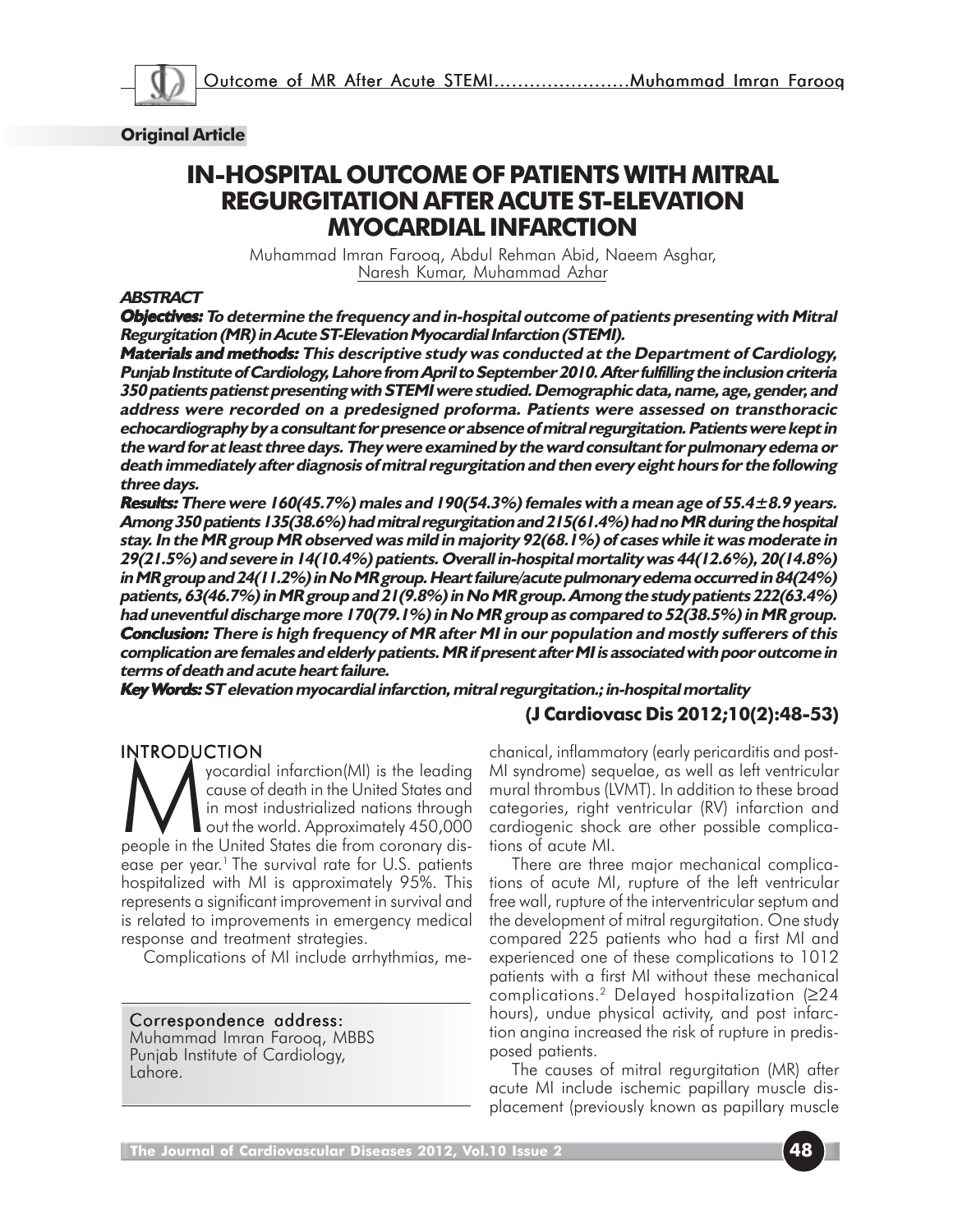dysfunction), left ventricular dilatation or true aneurysm, and papillary muscle or chordal rupture.3,4 Ischemic mitral regurgitation is mitral insufficiency caused by myocardial infarction.<sup>5</sup> It results from local and global LV remodeling and that is an independent predictor of heart failure and death. MR typically occurs 3-10 days after an AMI, though this onset may vary according to the mechanism of MR. Papillary muscle rupture resulting in MR occurs within 1-14 days (median, 1 d).

Mild-to-moderate MR is often clinically silent and detected on Doppler echocardiography performed during the early phase of AMI. In this case, MR rarely causes hemodynamic compromise. Severe acute MR that results from the rupture of papillary muscles or chordae tendineae results in abrupt hemodynamic deterioration with cardiogenic shock. Rapid diagnosis, hemodynamic stabilization, and prompt surgical intervention are needed because acute severe MR is associated with a high mortality rate.

This study was designed to determine the frequency and in-hospital outcome of patients presenting with Mitral Regurgitation in Acute ST-Elevation Myocardial Infarction.

### **MATERIAL AND METHODS**

This descriptive study was conducted at the Department of Cardiology, Punjab Institute of Cardiology, Lahore from April to September 2010.

Sample size of 350 cases was calculated with 95% confidence level, 4% margin of error and taking expected percentage of death i.e. 20% in patients of acute ST-elevation myocardial infarction having MR. Non-probability, purposive sampling technique was used.

Inclusion criteria were both genders, between 30-70 years of age. History of acute chest pain of more than 30 minutes with ST segment elevation on ECG in at least two consecutive leads and raised cardiac enzymes/troponin T/I.

Exclusion criteria were patients with documented rheumatic heart disease (Mitral / Aortic valve disease etc.) on history and Echocardiography. Presence of congenital heart disease (Tetralogy of Fallot, atrial septal defect, ventricular septal defect etc.) documented by echocardiography. Patients with previous history/ record of ischemic heart disease (CABG/PCI/previous infarction/ischemic cardiomyopathy).

Acute Myocardial Infarction was defined as chest pain of more than 30 minutes, with ST seg-

ment elevation of ≥2mm in chest leads or ≥1mm in limb leads on ECG in ≥2 consecutive leads and raised cardiac enzymes/troponin T/I.

Mitral Regurgitation was the presence of regurgitant blood flow, through mitral valve during systole on echocardiography confirmed by colour doppler. Graded as

Mild: Colour Doppler jet area less than 20% of Left Atrial (LA) area

Moderate: Colour Doppler jet area 20-40% of LA area

Severe: Colour Doppler jet area >40% of LA area

In-hospital outcome was assessed by evaluating the following:

Pulmonary Edema: Diagnosed on chest auscultation as fine inspiratory basal crackles

Death: No electrical activity on ECG (within hospital stay)

#### Data collection procedure:

Patients from Cardiology department of PIC Lahore were enrolled in study after fulfilling the inclusion criteria. Procedure of research was explained to the patient and informed consent was taken. Demographic data, name, age, gender, and address was recorded on the attached proforma. Patients were assessed on transthoracic echocardiography by the consultant for presence or absence of mitral regurgitation. Severity of MR would act as effect modifier and addressed through stratification. Patients were kept in the ward for at least three days. They were examined by the ward consultant for pulmonary edema (fine inspiratory basal crackles on chest auscultation) or Death (No electrical activity on ECG) immediately after diagnosis of mitral regurgitation and then every eight hours for the following three days.

#### **DATA ANALYSIS:**

Data was analyzed using SPSS version 11. Continuous variables like age were expressed as mean±standard deviation. Categorical variables like gender, presence or absence of MR, pulmonary edema and death were expressed as frequencies and percentages. Data was stratified for severity of MR.

#### **RESULTS**

There were 160(45.7%) males and 190(54.3%) females with a mean age of 55.4±8.9 years. Among 350 patients 135(38.6%) had mitral regurgitation and 215(61.4%) had no MR during the hospital stay. Out of 160 male patients 51(37.8%) were present

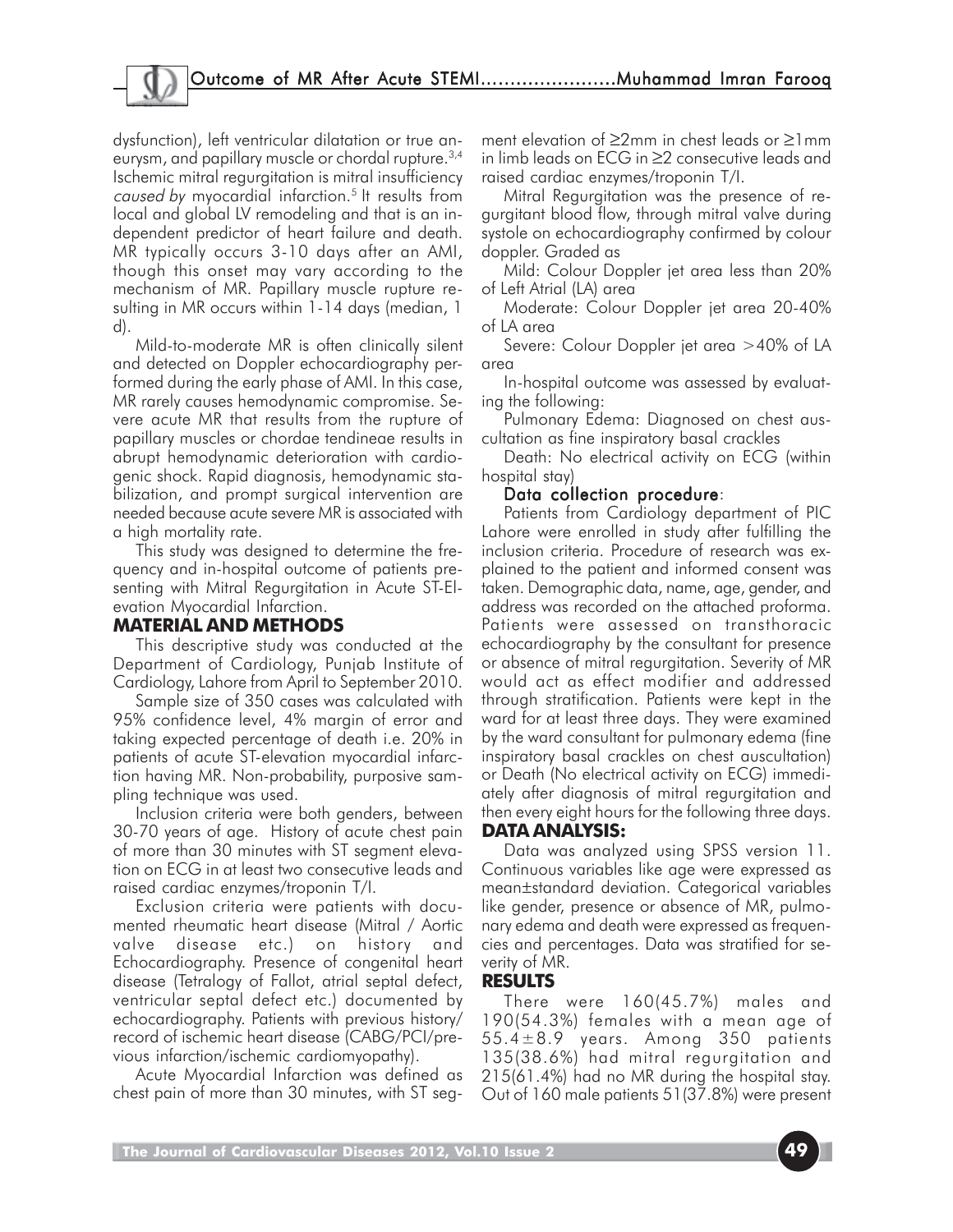in MR Group and 109(50.7%) in No MR Group. More female patients 84(62.2%) were present in MR Group as compared to 106(49.3%) in No MR Group. Mean age of patients with MR was 57.4 $\pm$ 9.2 years and mean age of patients without MR was  $54.3 \pm 8.6$  years. In order to stratify patients for age, the study population was divided into three Groups, Group I, 30-50 years 68(19.4%) with 21(15.6%) in MR Group and 47 (21.8%) in No MR Group, Group II, 51-60 years 197(56.3%) with 43(31.8%) in MR Group and 154(71.7%) in No MR Group, Group III, 61-70 years 85(24.3%) with 71(52.6%) in MR Group and 14(6.5%) in No MR Group. Table 1.

In the MR Group MR observed was mild in majority 92(68.1%) of cases while it was Moderate in 29(21.5%) and Severe in 14(10.4%) patients. Table 2.

Overall in-hospital mortality was 44(12.6%), 20(14.8%) in MR Group and 24(11.2%) in No MR Group. Heart failure/acute pulmonary edema occurred in 84(24%) patients, 63(46.7%) in MR Group and 21(9.8%) in No MR Group. Among the study patients 222(63.4%) had uneventful discharge more 170(79.1%) in No MR Group as compared to 52(38.5%) in MR Group. Table 3.

**SEVERITY OF MR DISCUSSION BERTHAGES) NEWSLET Coronary 1920** Beating the leading dause of motion with and caused 1 of ever Bied Computer Computer of Computer Computer Computer Computer Computer Computer Computer Computer States in 2004.<br>**State Bischarge Line S2(38.5%) 11.2%(10.4%) 222(63.4%) 1**<br>**Diffuser Computer Computer Computer Computer** coronary syndromes are manifestations of a progressive atherosclerotic process which culminates in rupture of atherosclerotic plaques and the formation of mural thrombi. Despite impressive advances in diagnosis and management over the past four decades, STEMI continues to be a major public health problem in the industrialized world and is becoming an increasingly important problem in developing countries.7 In the United States, nearly 1 million patients a year suffer from an acute MI.8 More than 1 million patients with suspected acute **Mild**  $\begin{bmatrix} n = 135 & 92(68.195)) \\ 256.1925 & 92(68.195)) \end{bmatrix}$ **Moderate edema** | *<u>Costantine i y photosos</u>* **n = 135 n = 215 Acute pulmonary edema** 63(46.7%) 21(9.8%) 84(24%) **Uneventful Discharge** 52(38.5%) 170(79.1%) 222(63.4%)

**Table 1. Baseline characteristic of the patients (n=350)**

| <b>Characteristics</b> | $MR$ n=135 | No MR $n=215$ | Total $n=350$ |
|------------------------|------------|---------------|---------------|
| Age mean years         |            |               |               |
| Age groups             |            |               |               |
| 30-50 years            | 21(15.6%)  | $47(21.8\%)$  | 68(19.4%)     |
| 51-60 years            | 43(31.8%)  | 154(71.7%)    | 197(56.3%)    |
| $61-70$ years          | 71(52.6%)  | $14(6.5\%)$   | 85(24.3%)     |
| <b>Gender</b>          |            |               |               |
| Male                   | 51(37.8%)  | 109(50.7%)    | 160(45.7%)    |
| <b>Female</b>          | 84(62.2%)  | 106(49.3%)    | 190(54.3%)    |

**Table 2. Distribution of patients according to the severity of MR.**

#### **Table 3. Distribution of patients by outcome**

MI are admitted yearly to coronary care units in the United States.8 Of particular concern from a global perspective are projections that the burden of disease in developing countries will become similar to those now afflicting developed countries.<sup>7</sup> Given the wide disparity of available resources to treat STEMI in developing countries, major efforts are necessary on an international level to strengthen primary prevention programs at the community level.<sup>9,10</sup>

The short-term mortality rate of patients with STEMI who receive aggressive pharmacological reperfusion therapy as part of a randomized trial is in the range of 6.5 to 7.5 percent,<sup>11</sup> whereas observational data bases suggest that the mortality rate in STEMI patients in the community is 15 to 20 percent. Complications of Myocardial infarction emerge as one of the principal determinants of mortality in patients with STEMI.<sup>12</sup> There are three major mechanical complications of acute myocardial infarction (MI): rupture of the left ventricular free wall; rupture of the interventricular septum; and the development of ischemic mitral regurgitation.

Ischemic mitral regurgitation is mitral insufficiency caused by myocardial infarction. The causes of MR after acute MI include ischemic papillary muscle displacement (previously known as papillary muscle dysfunction), left ventricular dilatation or true aneurysm, and papillary muscle or chordal rupture. MR typically occurs 3-10 days after an AMI, though this onset may vary according to the mechanism of MR. Papillary muscle rupture resulting in MR occurs within 1-14 days.

Ischemic mitral regurgitation may present suddenly in association with AMI or chronically with CHF as a late manifestation of postinfarction ventricular remodeling. In all cases (by definition) the valve leaflets and subvalvular apparatus are struc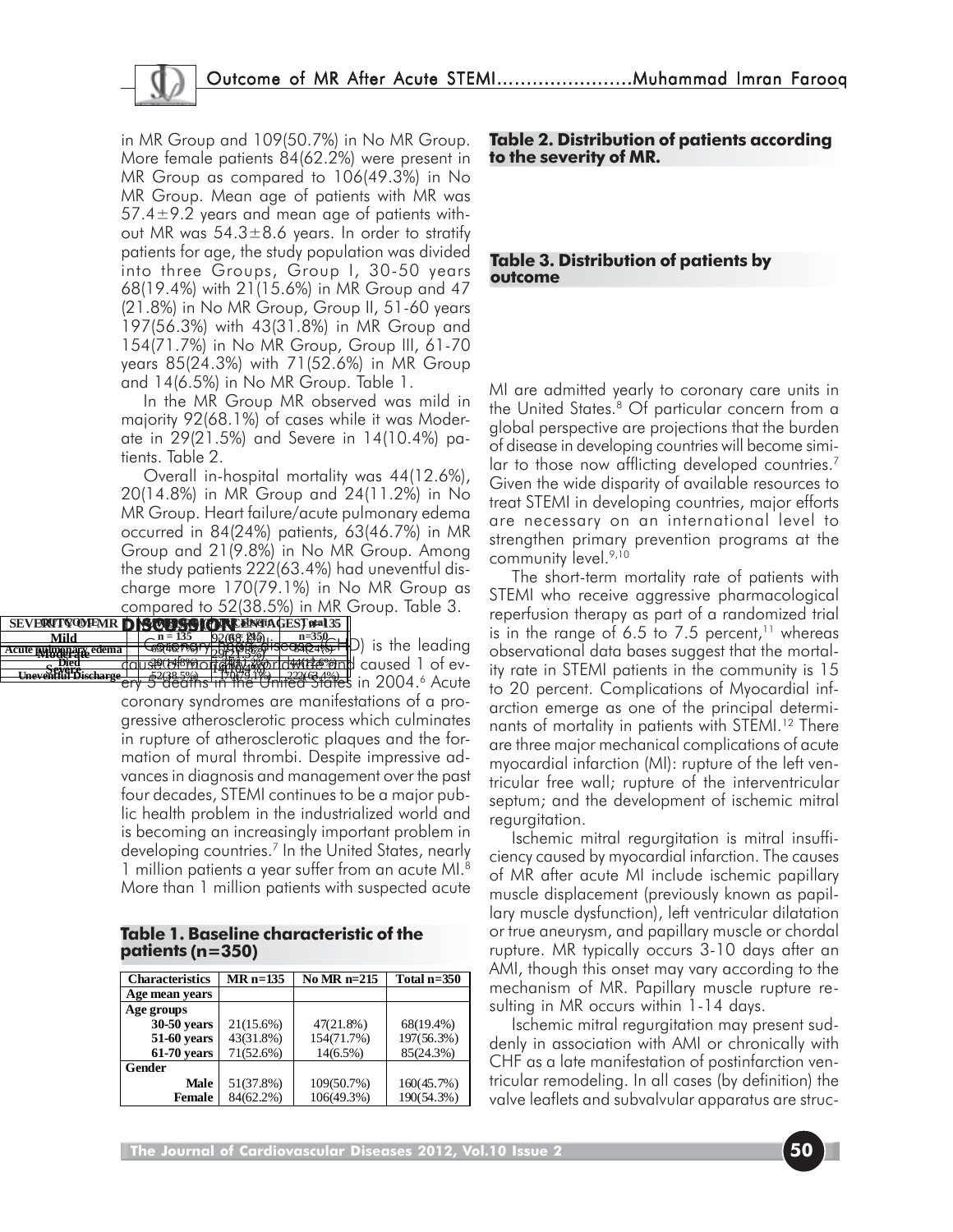turally normal. Whether, when, and to what degree IMR develops is dependent on the size, transmurality, and location of the MI. Mild-tomoderate MR is often clinically silent and detected on Doppler echocardiography performed during the early phase of AMI. In this case, MR rarely causes hemodynamic compromise. Severe acute MR that results from the rupture of papillary muscles or chordae tendineae results in abrupt hemodynamic deterioration with cardiogenic shock. Rapid diagnosis, hemodynamic stabilization, and prompt surgical intervention are needed because acute severe MR is associated with a high mortality rate. Acute ischemic MR is seen with increased frequency in anterior wall infarction, more extensive wall motion abnormalities, a persistently occluded infarct related artery, larger end-systolic and end-diastolic ventricular volumes, and severe heart failure.

Mitral regurgitation is known to be a frequent complication of AMI. When present, it may exhibit a broad range of severity, from clinically evident and hemodynamically obvious to clinically silent and detected only as an incidental finding on catheterization or Doppler echocardiography. Ischemic MR following MI is associated with increased mortality.

In the present study, 350 patients of acute MI were included. In the study population, 45.7 % were male and 54.3 % were female, 19.4% patients were in the age group of 30-50 years, 56.3% patients were in the age group of 51-60 years and 24.3% patients were in the age group of 61- 70 years. In the study group 38.6 % patients suffered from MR as the complication of MI. Of all the patients who suffered from MR, 68.1% suffered from mild, 21.5 % from moderate and 10.4% suffered from severe MR. Different frequency of MR have been reported in previous studies. Kenneth G, et al investigated that the mitral regurgitation occurring early in the course of acute myocardial infarction with respect to its incidence and its influence on prognosis in 206 patients within 7 hours of symptom onset during their first myocardial infarction. Mitral regurgitation was present in 27 patients (13%). Barzilai et al<sup>13</sup> found an MR murmur present on admission in 9% of patients with acute MI and present sometime during the hospitalization in 20%. Heikkila et al<sup>14</sup> described a murmur suggestive of MR in 55% of MI patients, and Bhatnagar and Yusuf15 used color-flow Doppler to confirm that 9% of post-MI patients who had a murmur

compatible with MR did, indeed, have MR. More recently, angiographic studies reported by Lehmann et al<sup>16</sup> and Tcheng et al<sup>17</sup> reported incidences of post-MI MR of 13% and 17.9% of patients within hours of infarction, respectively. Between 17% and 55% of patients develop a mitral systolic murmur or echocardiographic evidence of IMR early after acute myocardial infarction.18 Of patients who have cardiac catheterization within 6 hours of the onset of symptoms of AMI, 18% have IMR.<sup>19</sup> In 3.4% of these patients, the degree of mitral insufficiency is severe.<sup>19</sup>

In the present study, mostly elderly and female patients suffered from MR after MI. The results show that 52.6% patients with age 61 to 70 years suffered from MR. The results show that 37.8% patients were male and 62.2 % patients were female among the patients who suffered from MR after MI. This finding was also recorded in other studies. Aronson et al studied the incidence of Ischemic Mitral Regurgitation and the Risk of Heart Failure after acute Myocardial Infarction. The study population consisted of the 1190 patients. Echocardiography was performed during the hospital stay at a median of 2 days (interquartile range, 1-3 days) after admission. Mild ischemic MR was present in 473 patients (39.7%) and moderate or severe ischemic MR in 75 patients (6.3%) (67 patients with moderate ischemic MR and 8 patients with severe ischemic MR). Patients with MR were more likely to be older. The mean age of patients with mild MR was  $64 + 12$  and patients with moderate to severe MR were 69  $+$ 13. Among patients with MR 66 % patients were female. The results are similar to present study. Similar data on the demographics of MR after AMI have been presented by Lehmann,<sup>16</sup> Tcheng,<sup>17</sup> and Barzilai.13 The results of present study were similar to these studies.

In the present study, poor outcome of the patients suffered from MR after MI was recorded in terms of death and acute pulmonary edema. The study shows that 12 % of the patients died and 46.7 % developed acute pulmonary edema after development of MR as a complication of MI. The study also shows that mostly patients suffering from this poor outcome were elderly and female. Lamas et al<sup>20</sup> studied a cohort consisting of 727 patients. MR was present in 141 patients(19.4%). Severe  $(3+)$  MR was present in only 2 patients. Patients with MR were more likely to experience cardiovascular mortality, severe heart failure, and the combined end point of cardiovascular mortality, severe heart failure, or recurrent myocardial infarction.

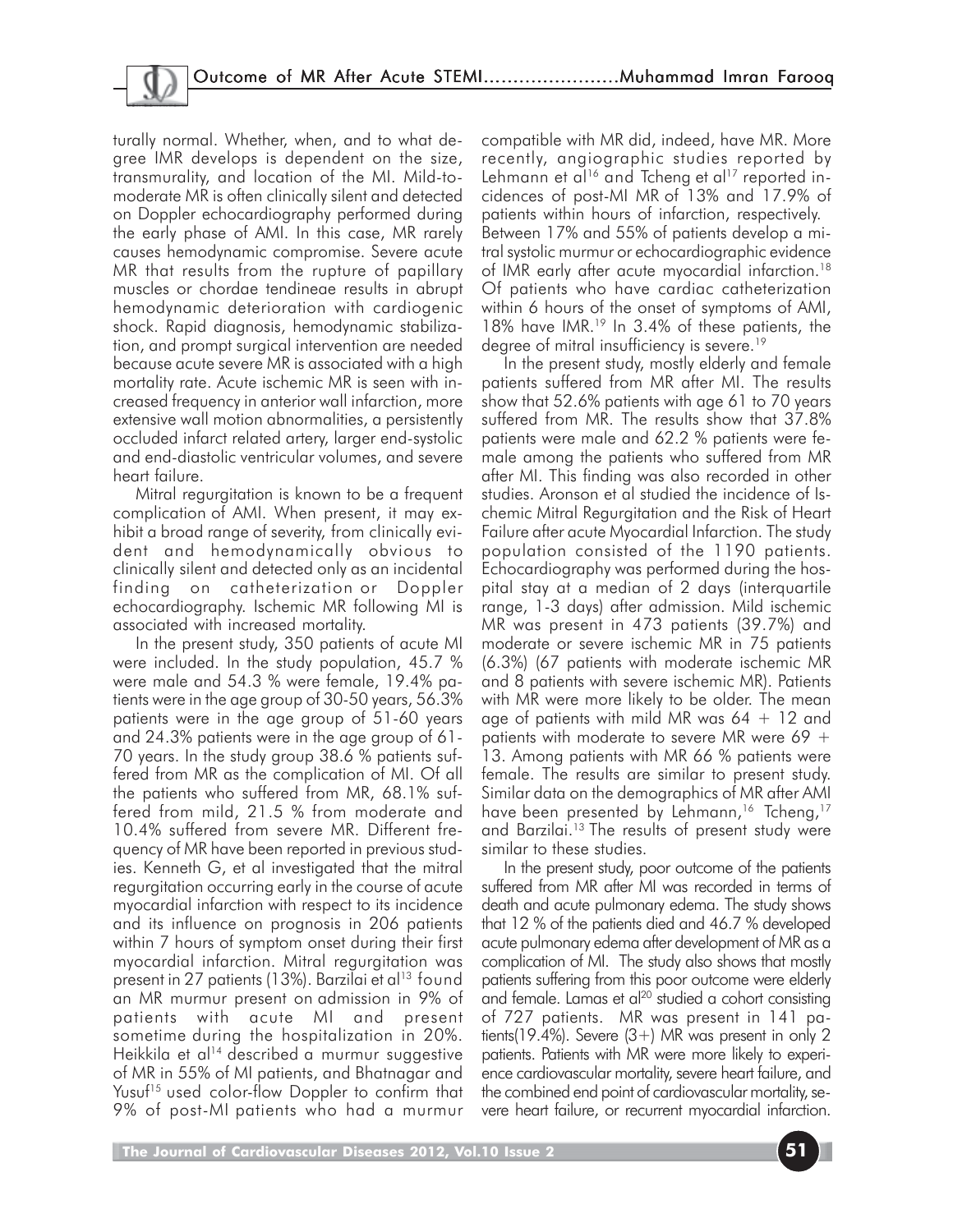Barzilai et al<sup>13</sup> found that AMI patients with a murmur suggestive of MR had a 12-month mortality of 36% compared with 15% for patients without an MR murmur. However, correction for differences in baseline variables indicated that the presence of an MR murmur was not an independent predictor of outcome. In contrast, Lehmann et al<sup>16</sup> found that MR present on left ventriculography within 7 hours of MI was an independent predictor of survival at 1 year. Tcheng et al<sup>17</sup> also found that moderately severe to severe MR appeared to be a likely independent predictor of impaired survival. Barzilai et al<sup>13</sup> studied the significance of Dopplerdetected mitral regurgitation in acute myocardial infarction. To define the incidence of mitral regurgitation and elucidate its potential contribution to the development of severe congestive heart failure after acute myocardial infarction, doppler echocardiograms were obtained within 48 hours of onset of AMI in 59 patients. MR was detected in 23 of the 59 patients (39%). Patients with MR were older. Mortality determined 8 to 14 months after the index AMI was 48% (11 of 23) in patients with MR but only 11% (4 of 30) in those without it (p less than 0.01)

# STUDY LIMITATIONS

The sample size of the study was small as compared to other international studies; moreover the results in our study cannot be applied to general population as this was a single hospital based study. However it provides significant data regarding mitral regurgitation among the patients of acute myocardial infarction.

## **CONCLUSION**

In conclusion, the findings of the present study indicate that there is high frequency of IMR after MI in our population and mostly sufferers of this complication are female and elderly population. IMR if present after MI is associated with poor outcome in terms of death and acute heart failure. Early detection and management can reduce the mortality of this complication.

## **REFERENCES**

- 1. American Heart Association. Cardiovascu lar disease statistics. Available at http:// www.americanheart.org/presenter.jhtml? identifier=4478 (accessed March 2, 2009).
- 2. Figueras J, Cortadellas J, Calvo F, et al. Relevance of delayed hospital admission on development of cardiac rupture during acute myocardial infarction: Study in 225 patients with free wall, septal, or papillary muscle rupture. J Am Coll Cardiol 1998; 32:135.
- 3. Reeder GS. Identification and treatment of complications of myocardial infarction. Mayo Clin Proc 1995; 70:880.
- 4. Pasternak RC, Braunwald E, Sobel BE. Acute myocardial infarction. In: Heart Dis ease, 4th ed, Braunwald, EB (Ed), Saunders, Philadelphia 1992. p.200.
- 5. Selzer A, Katayama E. Mitral regurgitation; clinical patterns, pathophysiology and natu ral history. Medicine 1972; 51:337.
- 6. Heart disease and stroke statistics-2008 update: a report from the American Heart Association Statistics Committee & Stroke Statistics Subcommittee. [Online] 2007 [cited 2008 Nov]. Available from: URL: http://www.circ.ahajournals.org/cgi/con tent/short/117/4/e25.
- 7. Yusuf S, Vaz M, Pais P. Tackling the chal lenge of cardiovascular disease burden in de veloping countries. Am Heart J 2004; 148:1.
- 8. American Heart Association: Heart Disease and Stroke Statistics-2007 Update. Circula tion 2007; 115:69.
- 9. Marshall T. Evaluating national guidelines for prevention of cardiovascular disease in pri mary care. J Eval Clin Pract 2005; 11:452.
- 10. Yusuf S, Hawken S, Ounpuu S, et al. Effect of potentially modifiable risk factors associ ated with myocardial infarction in 52 coun tries (the INTERHEART study): Case-control study. Lancet 2004;364:937.
- 11. Antman EM, Morrow DA, McCabe CH, et al. Enoxaparin versus unfractionated hep arin with fibrinolysis for ST-elevation myocar dial infarction. N Engl J Med 2006; 354: 1477.
- 12. Ahmed S, Antman EM, Murphy SA, et al. Poor outcomes after fibrinolytic therapy for SI-segment elevation myocardial infarction: Impact of age (a meta-analysis of a decade of trials). J Thromb Thrombolysis 2006;21: 119.
- 13. Barzilai B, Davis VG, Stone PH, Jaffe AS. Prog nostic significance of mitral regurgitation in acute myocardial infarction. Am J Cardiol